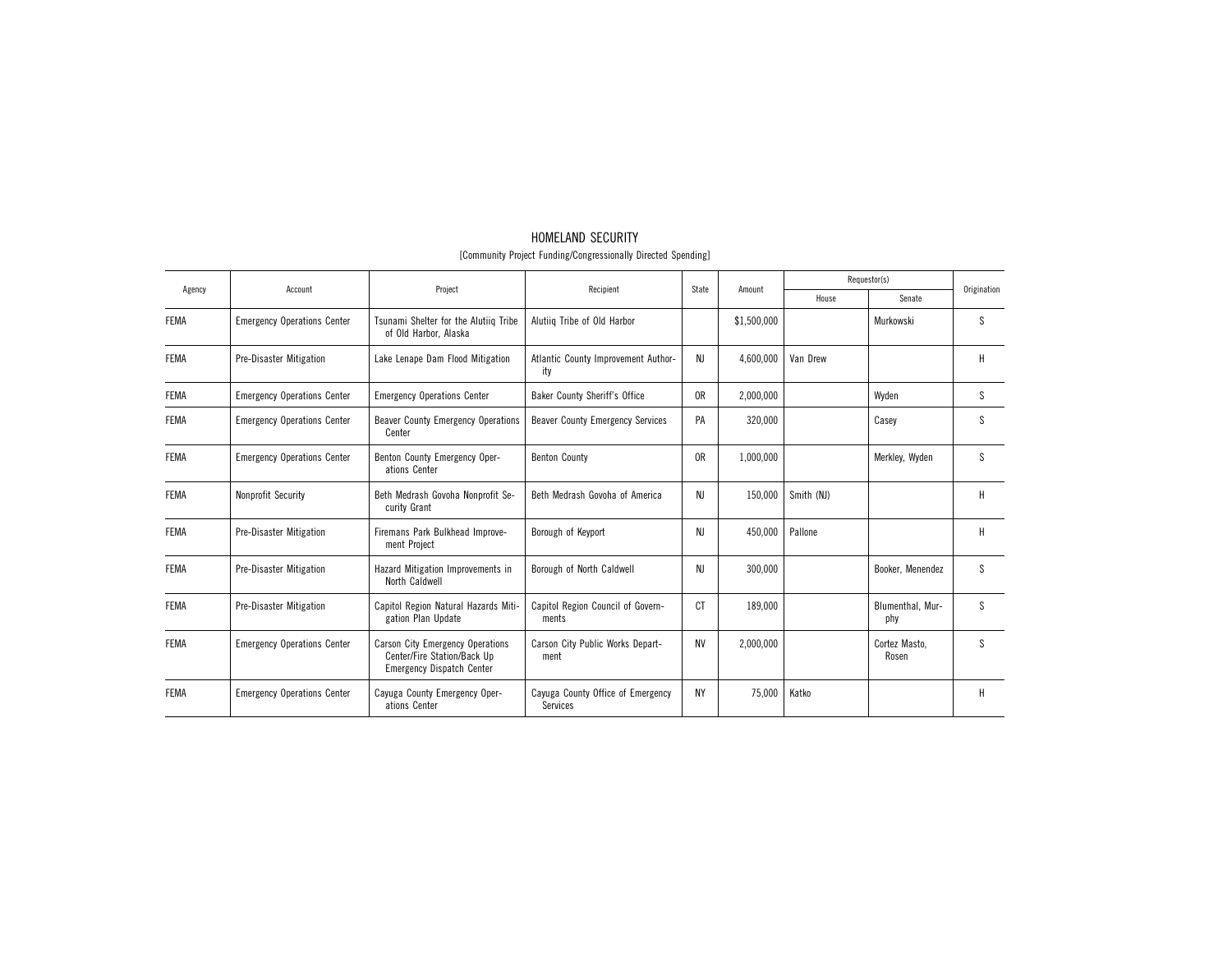| Agency      | Account                            | Project                                                                                          | Recipient                                   | State          | Amount    |            | Requestor(s)   | Origination  |
|-------------|------------------------------------|--------------------------------------------------------------------------------------------------|---------------------------------------------|----------------|-----------|------------|----------------|--------------|
|             |                                    |                                                                                                  |                                             |                |           | House      | Senate         |              |
| <b>FEMA</b> | <b>Emergency Operations Center</b> | <b>Emergency Services Training and</b><br><b>Coordination Center</b>                             | Central Oregon Intergovernmental<br>Council | 0 <sub>R</sub> | 750,000   |            | Merklev        | <sub>S</sub> |
| <b>FEMA</b> | <b>Emergency Operations Center</b> | Cherokee County-EOC                                                                              | <b>Cherokee County</b>                      | <b>NC</b>      | 131,250   | Cawthorn   |                | Н            |
| <b>FEMA</b> | <b>Emergency Operations Center</b> | Shared West End Emergency Serv-<br>ices Facility                                                 | <b>Chestnuthill Township</b>                | PA             | 1,000,000 | Cartwright |                | H            |
| <b>FEMA</b> | <b>Pre-Disaster Mitigation</b>     | Veteran's Court Seawall                                                                          | City of Alameda                             | CA             | 1,500,000 | Lee (CA)   |                | Н            |
| <b>FEMA</b> | <b>Emergency Operations Center</b> | City of Allentown Fire Department<br><b>Emergency Operations Center</b>                          | City of Allentown                           | PA             | 129,596   | Wild       |                | H            |
| <b>FEMA</b> | <b>Pre-Disaster Mitigation</b>     | Alton, Illinois Flood Relief and Re-<br>covery                                                   | City of Alton                               | IL             | 2,456,370 | Bost       |                | H            |
| <b>FEMA</b> | <b>Emergency Operations Center</b> | Asheboro Emergency Response Sta-<br>tion                                                         | City of Asheboro                            | <b>NC</b>      | 3,000,000 |            | Burr           | S            |
| <b>FEMA</b> | <b>Pre-Disaster Mitigation</b>     | Astoria Pre-Disaster Landslide Storm<br>Drainage Project                                         | City of Astoria                             | 0R             | 676,875   | Bonamici   |                | H            |
| <b>FEMA</b> | <b>Pre-Disaster Mitigation</b>     | Design & Permitting for Open Space<br>and Resiliency Improvements<br>Project in Joe Moakley Park | City of Boston                              | MA             | 1,650,000 | Lynch      | Markey, Warren | H/S          |
| <b>FEMA</b> | <b>Emergency Operations Center</b> | <b>Brownsville Emergency Operations</b><br>Center                                                | City of Brownsville                         | TX             | 1,000,000 | Vela       |                | H            |
| <b>FEMA</b> | <b>Pre-Disaster Mitigation</b>     | Mill Creek Restoration & Resilience<br>Project                                                   | City of Chelsea                             | МA             | 800,000   |            | Markey, Warren | S            |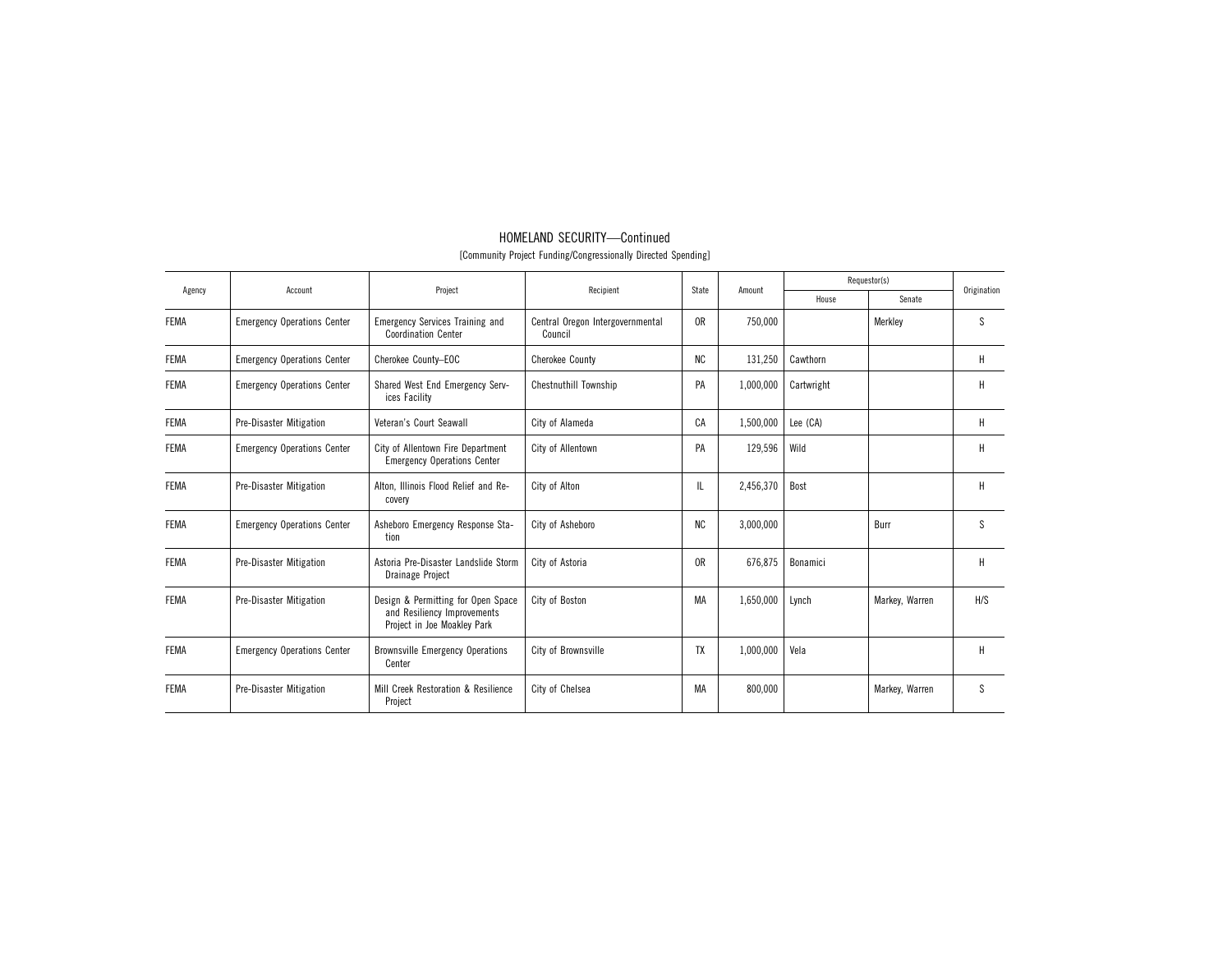| <b>FEMA</b> | <b>Pre-Disaster Mitigation</b>     | Island End River Area Flood Resil-<br>ience Project-City of Everett,<br>City of Chelsea | City of Chelsea Department of Hous-<br>ing and Community Development | МA | 750,000   | Pressley      |                    | Н            |
|-------------|------------------------------------|-----------------------------------------------------------------------------------------|----------------------------------------------------------------------|----|-----------|---------------|--------------------|--------------|
| <b>FEMA</b> | Pre-Disaster Mitigation            | <b>Citywide Fuel Reduction</b>                                                          | City of Chino Hills                                                  | CA | 565,000   | Kim (CA)      | Feinstein, Padilla | H/S          |
| <b>FEMA</b> | <b>Pre-Disaster Mitigation</b>     | City of Elroy Electrical Substation<br>Renovation                                       | City of Elroy                                                        | WI | 525,000   | Kind          |                    | Н            |
| <b>FEMA</b> | Pre-Disaster Mitigation            | Emporia Pre-Disaster Mitigation                                                         | City of Emporia, Kansas                                              | KS | 1,796,000 |               | Moran              | S            |
| <b>FEMA</b> | <b>Pre-Disaster Mitigation</b>     | City of Frederick Motter Avenue Area<br><b>Community Flood Mitigation</b><br>Project    | City of Frederick                                                    | MD | 534,977   | Trone         |                    | H            |
| <b>FEMA</b> | <b>Pre-Disaster Mitigation</b>     | <b>Cattail Creek Crossing Improvements</b><br>Project                                   | City of Hopewell                                                     | VA | 750,000   | McEachin      |                    | Н            |
| <b>FEMA</b> | <b>Pre-Disaster Mitigation</b>     | Aberdeen-Hoquiam Flood Protection<br>Project                                            | City of Hoquiam                                                      | WA | 9,950,000 | Kilmer        |                    | н            |
| <b>FEMA</b> | <b>Emergency Operations Center</b> | City of Huntington Park, Emergency<br><b>Operations System</b>                          | City of Huntington Park                                              | CA | 1,000,000 | Roybal-Allard |                    | Н            |
| <b>FEMA</b> | <b>Emergency Operations Center</b> | <b>Emergency Operations Center at</b><br>Lancaster City Hall                            | City of Lancaster                                                    | CA | 500.000   |               | Padilla            | <sub>S</sub> |
| <b>FEMA</b> | Pre-Disaster Mitigation            | <b>Flood Mitigation Project</b>                                                         | City of Mansfield                                                    | 0H | 1,000,000 |               | Brown              | <sub>S</sub> |
| <b>FEMA</b> | <b>Pre-Disaster Mitigation</b>     | City of Newburyport Bulkhead Ren-<br>ovation Project                                    | City of Newburyport                                                  | MA | 2,250,000 | Moulton       |                    | Н            |
| <b>FEMA</b> | <b>Pre-Disaster Mitigation</b>     | North Chicago Storm Sewer                                                               | City of North Chicago                                                | IL | 7,796,558 | Schneider     |                    | Н            |
| <b>FEMA</b> | <b>Pre-Disaster Mitigation</b>     | Hazardous Tree Removal Mitigation<br>Project                                            | City of Poway, Public Works Depart-<br>ment                          | CA | 187,500   | Peters        |                    | Н            |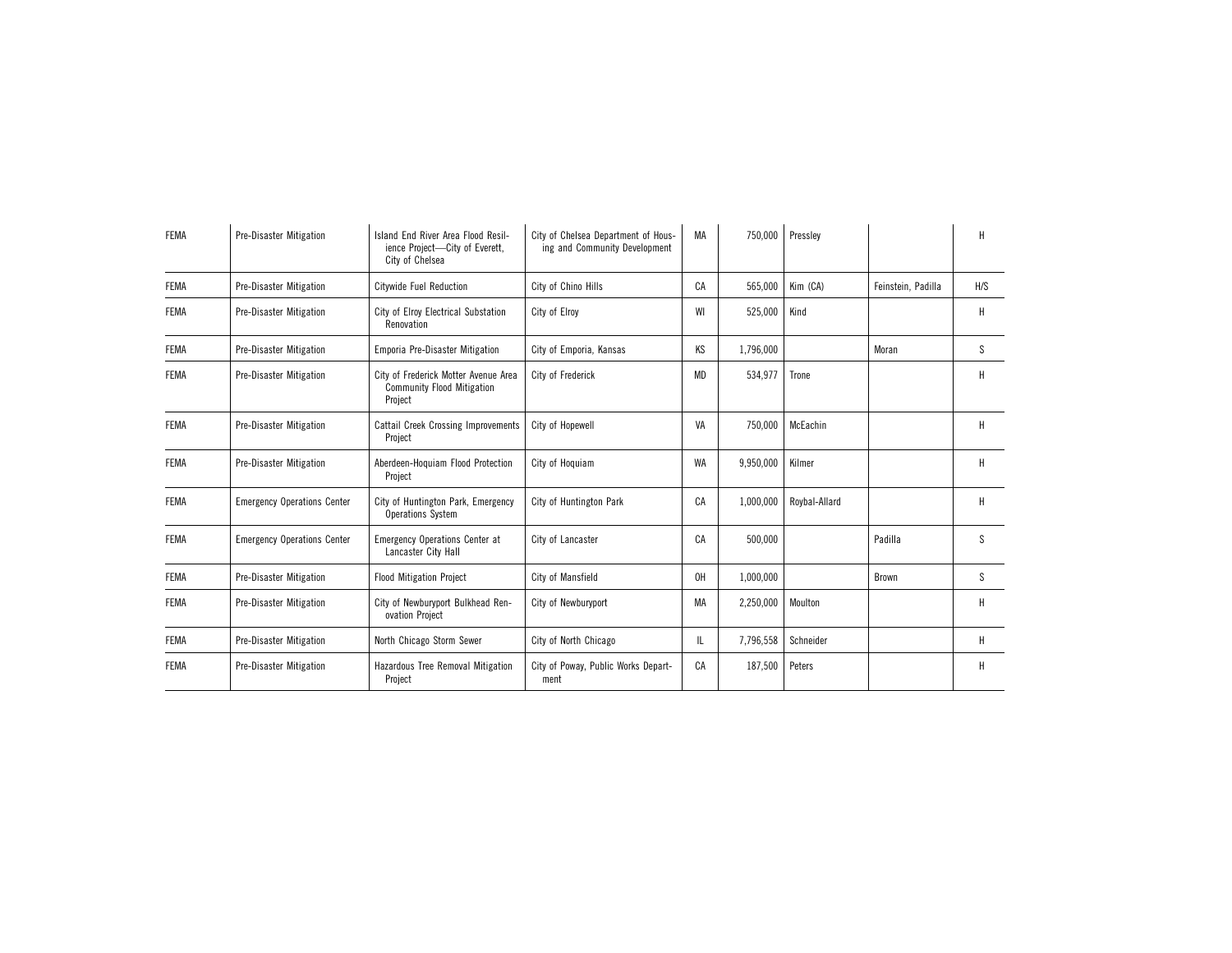| Agency      | Account                            | Project                                                                     | Recipient                | State | Amount    |               | Requestor(s)       | Origination |
|-------------|------------------------------------|-----------------------------------------------------------------------------|--------------------------|-------|-----------|---------------|--------------------|-------------|
|             |                                    |                                                                             |                          |       |           | House         | Senate             |             |
| <b>FEMA</b> | <b>Emergency Operations Center</b> | City of Redlands Emergency Oper-<br>ations Center Improvement<br>Project    | City of Redlands         | CA    | 712,500   | Aguilar       |                    | н           |
| <b>FEMA</b> | <b>Emergency Operations Center</b> | City of Rialto Emergency Operations<br>Center                               | City of Rialto           | CA    | 862,500   | Torres (CA)   | Feinstein          | H           |
| <b>FEMA</b> | <b>Pre-Disaster Mitigation</b>     | City of Rockville 6 Taft Court Emer-<br>gency Power Generation              | City of Rockville        | MD    | 409.000   |               | Cardin             | S           |
| <b>FEMA</b> | <b>Emergency Operations Center</b> | City of Roswell-911 Emergency<br><b>Communications Call Center</b>          | City of Roswell          | GA    | 1,000,000 | McBath        |                    | н           |
| <b>FEMA</b> | <b>Emergency Operations Center</b> | Santa Rosa-Emergency Operations<br>Center                                   | City of Santa Rosa       | CA    | 1,000,000 | Thompson (CA) | Feinstein, Padilla | H/S         |
| <b>FEMA</b> | <b>Emergency Operations Center</b> | Sedona Emergency Operations Cen-<br>ter-Police Remodel and Renova-<br>tions | City of Sedona           | AZ    | 900,000   |               | Kelly, Sinema      | S           |
| <b>FEMA</b> | <b>Pre-Disaster Mitigation</b>     | St. Clair Shores Pump Station                                               | City of St. Clair Shores | МI    | 248,625   | Levin (MI)    |                    | Н           |
| <b>FEMA</b> | <b>Emergency Operations Center</b> | Torrance Emergency Operations Cen-<br>ter Power Supply                      | City of Torrance         | CA    | 700.000   |               | Feinstein, Padilla | S           |
| <b>FEMA</b> | <b>Emergency Operations Center</b> | Walla Walla Relocate E911 Emer-<br>gency Telecom                            | City of Walla Walla      | WA    | 1,000,000 | Newhouse      |                    | Н           |
| <b>FEMA</b> | <b>Pre-Disaster Mitigation</b>     | Hurld Park Green Infrastructure<br>Project                                  | City of Woburn           | МA    | 262,500   | Clark (MA)    |                    | H           |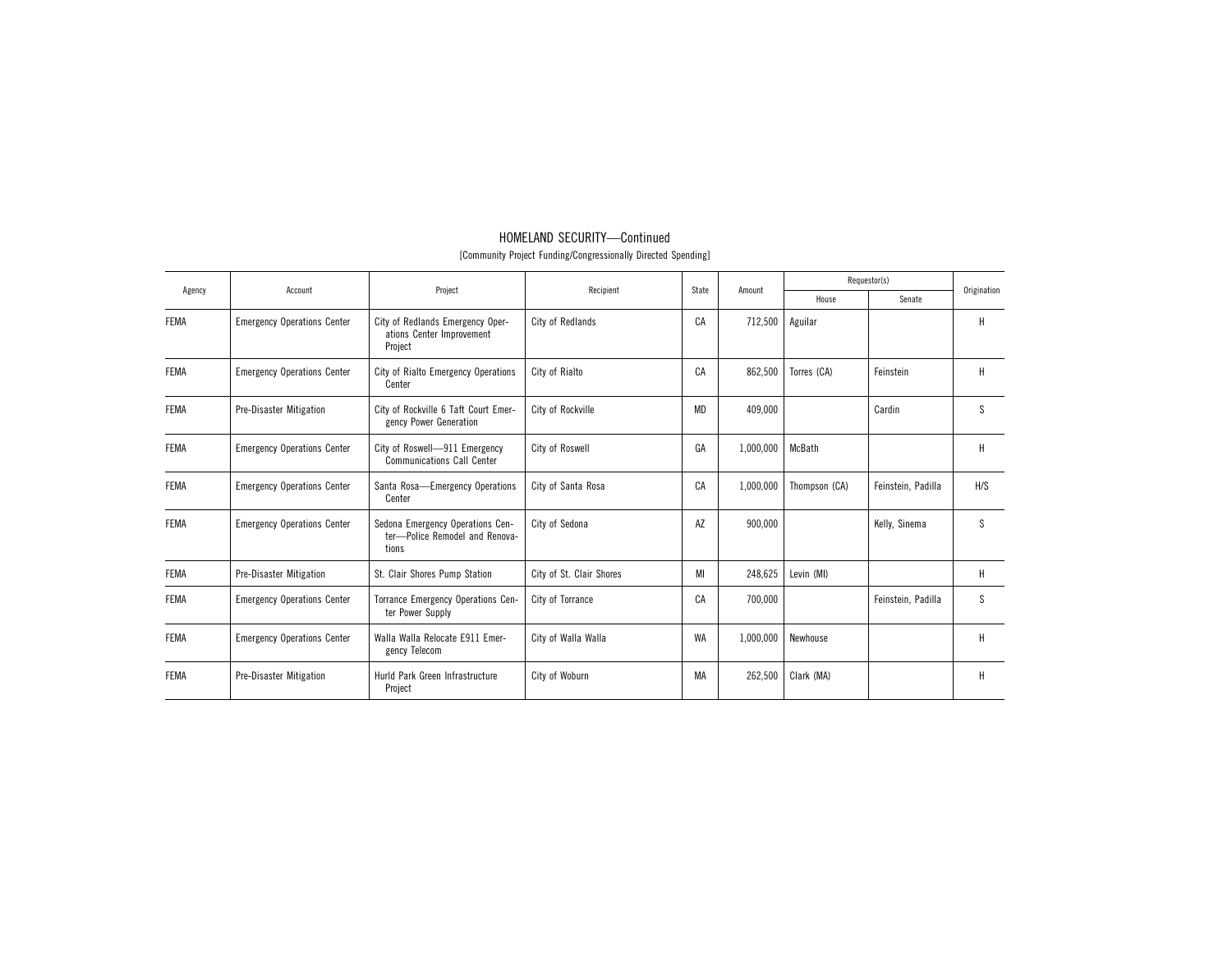| <b>FEMA</b> | <b>Pre-Disaster Mitigation</b>     | Zion Stormwater Management<br>Project                                                           | City of Zion                                                   | IL        | 720,435   | Schneider   |                         | H |
|-------------|------------------------------------|-------------------------------------------------------------------------------------------------|----------------------------------------------------------------|-----------|-----------|-------------|-------------------------|---|
| <b>FEMA</b> | <b>Pre-Disaster Mitigation</b>     | Columbus LPOE Flood Control Diver-<br>sion Berm and BridgePhase II                              | Columbus Port of Entry                                         | <b>NM</b> | 1,000,000 |             | Heinrich, Luján         | S |
| <b>FEMA</b> | <b>Pre-Disaster Mitigation</b>     | Replacement of Bridge No. 02100 at<br>Route 154 over Bible Rock Brook                           | Connecticut Department of Transpor-<br>tation                  | CT        | 1,500,000 |             | Blumenthal, Mur-<br>phy | S |
| <b>FEMA</b> | <b>Pre-Disaster Mitigation</b>     | <b>Connecticut Institute for Resilience</b><br>and Climate Adaptation                           | Connecticut Institute for Resilience<br>and Climate Adaptation | CT        | 2,300,000 |             | Blumenthal, Mur-<br>phy | S |
| <b>FEMA</b> | <b>Emergency Operations Center</b> | <b>Emergency Communications Radio</b><br>System Replacement                                     | County of Westchester, NY                                      | <b>NY</b> | 2,000,000 |             | Schumer                 | S |
| <b>FEMA</b> | <b>Emergency Operations Center</b> | Doña Ana County Emergency Oper-<br>ations Center                                                | Doña Ana County                                                | <b>NM</b> | 1,500,000 |             | Heinrich, Luján         | S |
| <b>FEMA</b> | <b>Pre-Disaster Mitigation</b>     | Dover-Foxcroft, ME Lincoln Bridge<br><b>Rehabilitation Project</b>                              | Dover-Foxcroft, ME                                             | ME        | 883.000   |             | King                    | S |
| <b>FEMA</b> | <b>Pre-Disaster Mitigation</b>     | St. Joseph Creek Condominiums<br>Flood Walls & Flood Gates.                                     | DuPage County                                                  | IL        | 915,000   |             | Durbin                  | S |
| <b>FEMA</b> | <b>Emergency Operations Center</b> | Fond du Lac Law Enforcement and<br><b>Emergency Management Building</b>                         | Fond du Lac Band of Lake Superior<br>Chippewa                  |           | 2,742,000 |             | Klobuchar, Smith        | S |
| <b>FEMA</b> | <b>Emergency Operations Center</b> | Franklin County Emergency Oper-<br>ations Center                                                | Franklin County Florida Board of<br>Commissioners              | FL.       | 1,000,000 | Dunn        |                         | H |
| <b>FEMA</b> | <b>Pre-Disaster Mitigation</b>     | Point of Rocks Significant/High Haz-<br>ard Dam Decommissioningand<br><b>Stream Restoration</b> | <b>Frederick County</b>                                        | MD        | 908.000   |             | Van Hollen              | S |
| <b>FEMA</b> | <b>Pre-Disaster Mitigation</b>     | Gadsden County W.S. Stevens High<br>School Disaster Shelter                                     | Gadsen County                                                  | FL        | 4,669,171 | Lawson (FL) |                         | H |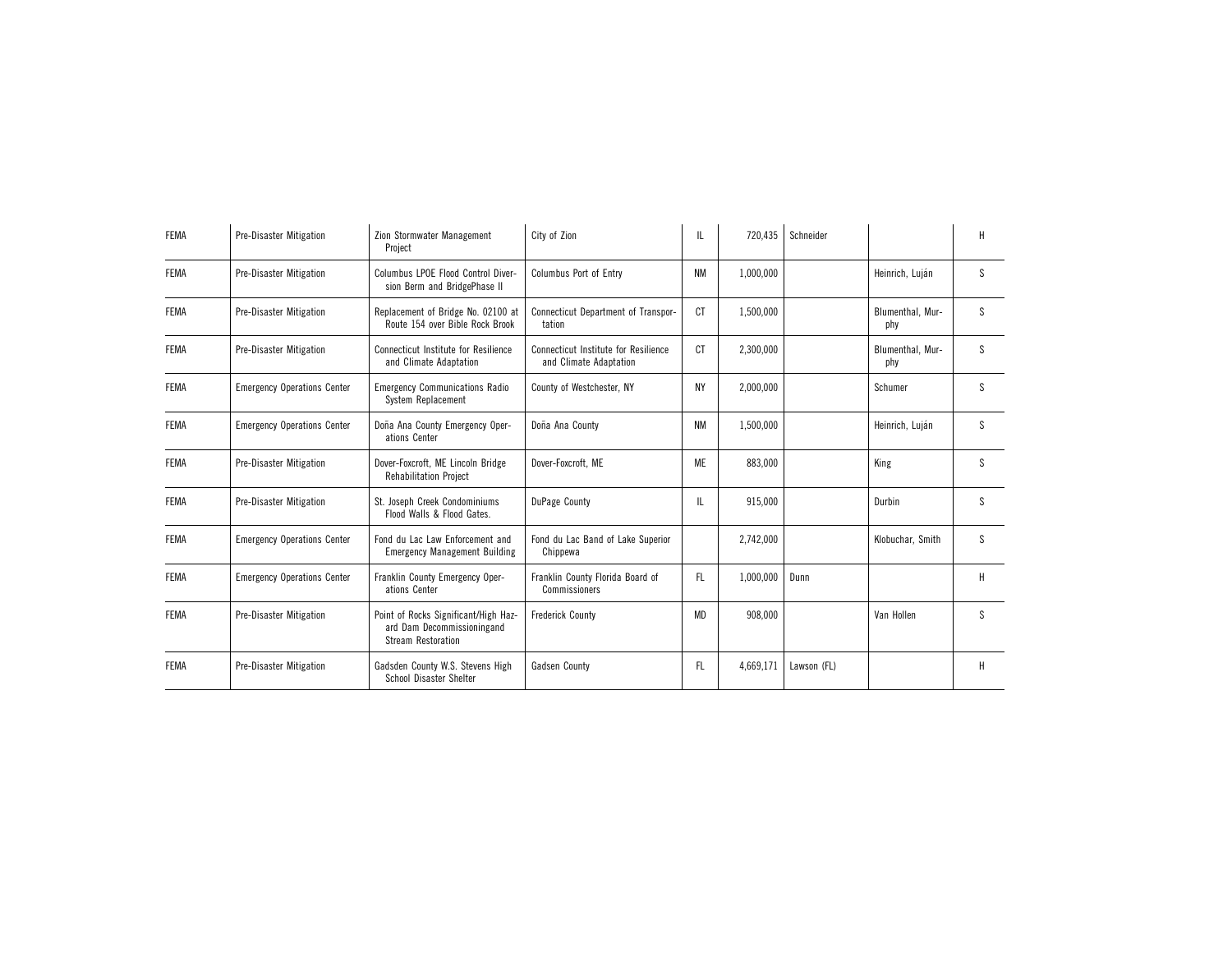| Agency      | Account                            | Project                                                                                       | Recipient                                       | State     | Amount    |                   | Requestor(s) | Origination |
|-------------|------------------------------------|-----------------------------------------------------------------------------------------------|-------------------------------------------------|-----------|-----------|-------------------|--------------|-------------|
|             |                                    |                                                                                               |                                                 |           |           | House             | Senate       |             |
| <b>FEMA</b> | <b>Emergency Operations Center</b> | Gerald R. Ford International Airport<br><b>Emergency Operations Center</b><br>(EOC)           | Gerald R Ford International Airport             | MI        | 1,000,000 | Meiier            |              | н           |
| <b>FEMA</b> | <b>Emergency Operations Center</b> | Gilpin County Emergency Operations<br>Center                                                  | Gilpin County Office of Emergency<br>Management |           | 138,557   | Neguse            |              | Н           |
| <b>FEMA</b> | <b>Pre-Disaster Mitigation</b>     | Johnson Rocks Revetment Project                                                               | Glynn County Board of Commis-<br>sioners        | GA        | 2,925,000 | Carter (GA)       |              | н           |
| <b>FEMA</b> | <b>Emergency Operations Center</b> | Haines City Fire Department Services                                                          | Haines City, Florida                            | FL.       | 750,000   | Soto              |              | Н           |
| <b>FEMA</b> | <b>Emergency Operations Center</b> | <b>Emergency Operations Center Ren-</b><br>ovation                                            | Hampstead Fire Department                       | NH        | 200.000   |                   | Shaheen      | S           |
| <b>FEMA</b> | <b>Pre-Disaster Mitigation</b>     | <b>Westador Stormwater Detention</b><br>Basin                                                 | Harris County Flood Control District            | TX        | 8,250,000 | Crenshaw          |              | н           |
| <b>FEMA</b> | <b>Pre-Disaster Mitigation</b>     | Meyergrove Detention Basin                                                                    | Harris County Flood Control District            | <b>TX</b> | 9,950,000 | Fletcher          |              | н           |
| <b>FEMA</b> | <b>Pre-Disaster Mitigation</b>     | TC Jester Storm water Detention<br><b>Basin Project</b>                                       | Harris County Flood Control District            | TX        | 9.950.000 | Crenshaw          |              | Н           |
| <b>FEMA</b> | <b>Pre-Disaster Mitigation</b>     | Stormwater Detention Basin and<br>Culvert Improvement                                         | Harris County Texas                             | TX        | 9,950,000 | Jackson Lee       |              | Н           |
| <b>FEMA</b> | <b>Emergency Operations Center</b> | Hawaii State Emergency Operations<br>Center in Mililani First Responder<br><b>Tech Campus</b> | Hawai'i Emergency Management<br>Agency          | HI        | 1,000,000 | Case              |              | Н           |
| <b>FEMA</b> | <b>Pre-Disaster Mitigation</b>     | North Main Drain Expansion Project                                                            | Hidalgo County Drainage District No.            | TX        | 3,706,267 | Gonzalez, Vicente |              | H           |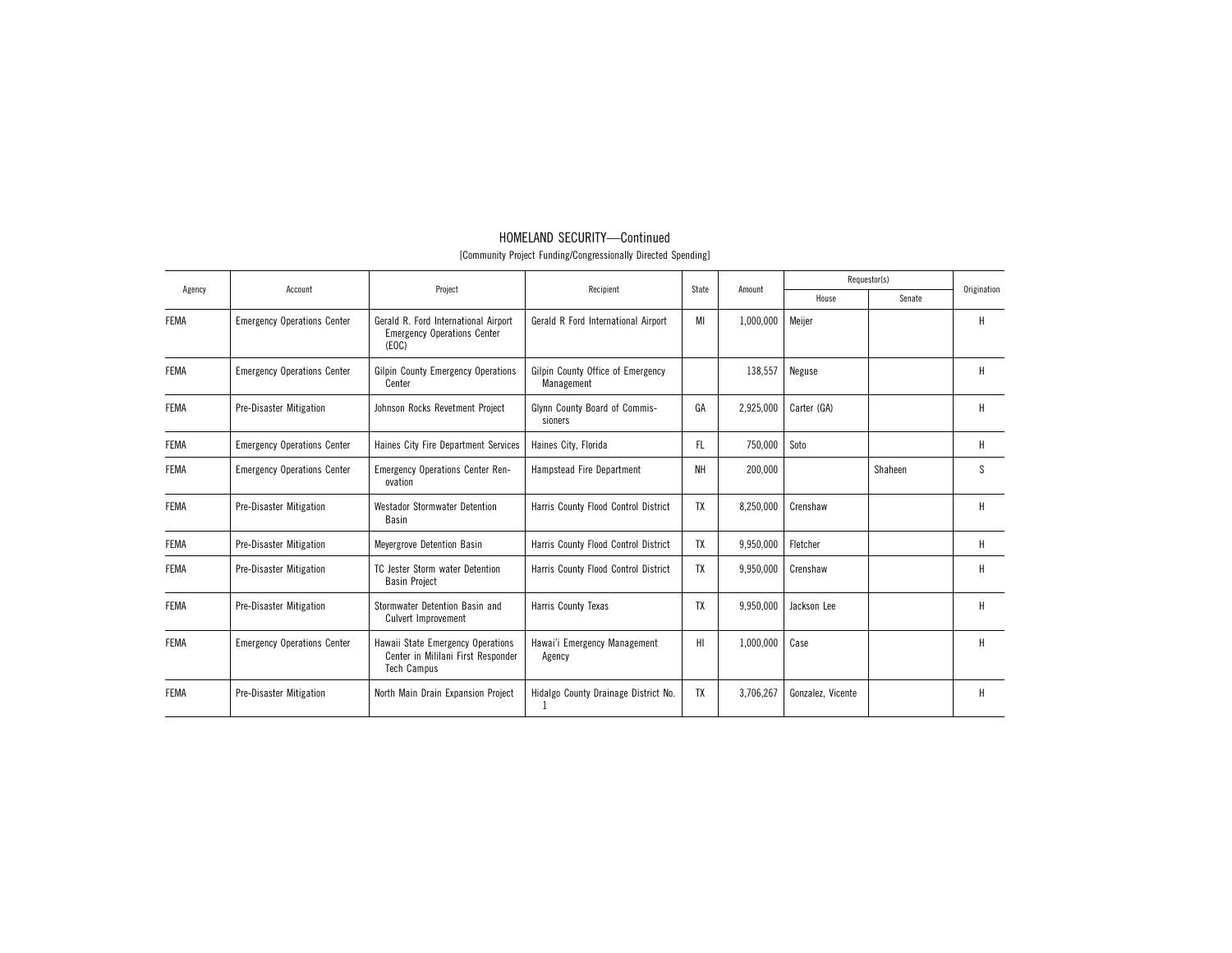| <b>FEMA</b> | <b>Pre-Disaster Mitigation</b>     | <b>HFD Generators at Fire Stations</b>                                               | Honolulu Fire Department                                                      | HI        | 1,805,000 |                 | Schatz           | S            |
|-------------|------------------------------------|--------------------------------------------------------------------------------------|-------------------------------------------------------------------------------|-----------|-----------|-----------------|------------------|--------------|
| <b>FEMA</b> | <b>Emergency Operations Center</b> | Jackson County Emergency Oper-<br>ations Center                                      | Jackson County Board of Supervisors                                           | IA        | 262,500   | Hinson          |                  | н            |
| <b>FEMA</b> | <b>Emergency Operations Center</b> | Lake County Combined EOC                                                             | Lake County                                                                   | IL        | 1,000,000 | Schneider       |                  | H            |
| <b>FEMA</b> | <b>Emergency Operations Center</b> | Lake County Emergency Operations<br>Center                                           | Lake County Board of Commis-<br>sioners                                       | 0H        | 1,000,000 | Joyce (OH)      | Brown            | Н            |
| <b>FEMA</b> | <b>Pre-Disaster Mitigation</b>     | Sylvan Lake Dam Modifications                                                        | Lake County Stormwater Manage-<br>ment Commission                             | IL        | 1,342,500 | Underwood       |                  | Н            |
| <b>FEMA</b> | <b>Pre-Disaster Mitigation</b>     | Dady Slough Flood Storage and Wet-<br>land Enhancement Project                       | Lake County Stormwater Manage-<br>ment Commission                             | IL        | 3,000,000 | Schneider       |                  | H            |
| <b>FEMA</b> | <b>Emergency Operations Center</b> | Luna County Emergency Operations<br>Center                                           | Luna County                                                                   | <b>NM</b> | 1.500.000 |                 | Heinrich, Luján  | <sub>S</sub> |
| <b>FEMA</b> | <b>Emergency Operations Center</b> | Public Safety and Security Build-<br>ing-MSP International Airport                   | Metropolitan Airports Commission<br>(MAC)                                     | MN        | 1,500,000 |                 | Klobuchar, Smith | <sub>S</sub> |
| <b>FEMA</b> | <b>Pre-Disaster Mitigation</b>     | Twin Lakes Subdivision Pre-Disaster<br>Mitigation project                            | Monroe County                                                                 | FL.       | 5,484,300 | Gimenez         |                  | H            |
| <b>FEMA</b> | <b>Pre-Disaster Mitigation</b>     | Mount Sinai Medical Center Infra-<br>structure Hardening and Resil-<br>iency Project | Mount Sinai Medical Center                                                    | FL.       | 7,650,580 | Salazar         |                  | H            |
| <b>FEMA</b> | <b>Pre-Disaster Mitigation</b>     | Fresh Creek Tide Gates, Brooklyn, NY                                                 | New York State Department of<br>Homeland Security and Emer-<br>gency Services | <b>NY</b> | 800,000   | <b>Jeffries</b> |                  | H            |
| <b>FEMA</b> | <b>Emergency Operations Center</b> | Noxubee County Emergency Oper-<br>ations Center                                      | Noxubee County Board of Super-<br>visors                                      | MS        | 1,000,000 | Guest           |                  | н            |
| <b>FEMA</b> | <b>Emergency Operations Center</b> | Onondaga County Emergency Oper-<br>ations Center                                     | Onondaga County-Department of<br><b>Emergency Management</b>                  | <b>NY</b> | 1,000,000 | Katko           |                  | H            |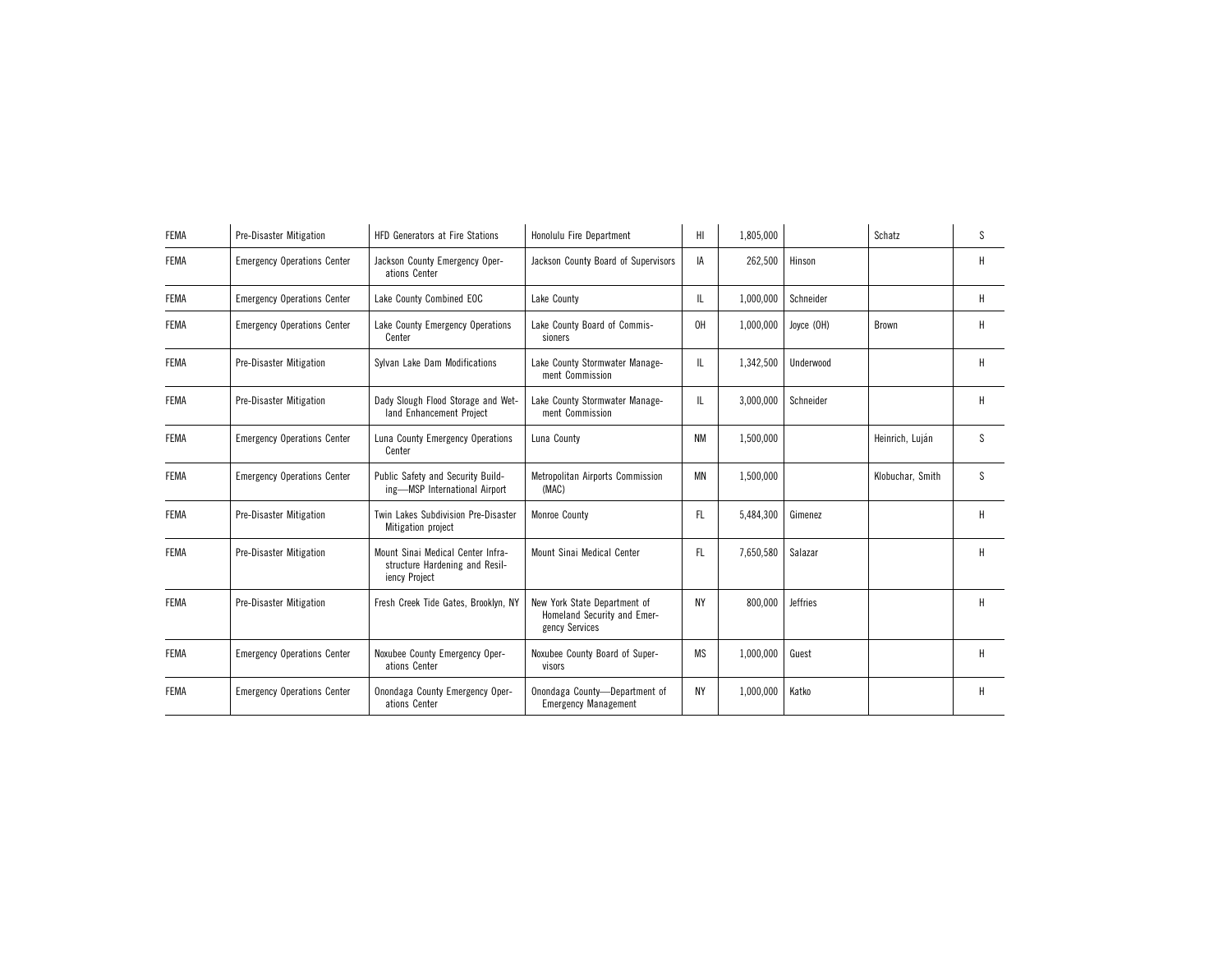| Agency      | Account                            | Project                                                                                                    | Recipient                                               | State          | Amount    |             | Requestor(s)   | Origination |
|-------------|------------------------------------|------------------------------------------------------------------------------------------------------------|---------------------------------------------------------|----------------|-----------|-------------|----------------|-------------|
|             |                                    |                                                                                                            |                                                         |                |           | House       | Senate         |             |
| <b>FEMA</b> | <b>Emergency Operations Center</b> | Perkins Township Emergency Oper-<br>ations Center and Fire Station                                         | Perkins Township                                        | 0H             | 600.000   |             | <b>Brown</b>   | S           |
| <b>FEMA</b> | <b>Emergency Operations Center</b> | Pinal County AZ EOC                                                                                        | <b>Pinal County</b>                                     | AZ             | 187,500   | O'Halleran  | Kelly, Sinema  | H/S         |
| <b>FEMA</b> | <b>Pre-Disaster Mitigation</b>     | Pinal County Christensen Road and<br>Lower Magma Drainage improve-<br>ments                                | Pinal County                                            | AZ             | 506,250   | 0'Halleran  |                | Н           |
| <b>FEMA</b> | <b>Pre-Disaster Mitigation</b>     | Port of Portland Seismically Resilient<br>Runway                                                           | Port of Portland                                        | 0 <sub>R</sub> | 3,750,000 | Blumenauer  | Merkley, Wyden | H           |
| <b>FEMA</b> | <b>Pre-Disaster Mitigation</b>     | <b>Community Climate Change Impact</b><br>Analysis                                                         | Prince William County Government                        | VA             | 950,000   | Connolly    |                | H           |
| <b>FEMA</b> | <b>Pre-Disaster Mitigation</b>     | <b>Emergency Washington State Route</b><br>109 Bypass                                                      | Quinault Indian Nation                                  | <b>WA</b>      | 1,400,000 |             | Murray         | S           |
| <b>FEMA</b> | <b>Pre-Disaster Mitigation</b>     | Stream Restoration and Resilience                                                                          | State of Vermont                                        | VT             | 2,620,000 |             | Leahy          | S           |
| <b>FEMA</b> | <b>Emergency Operations Center</b> | Suffolk County Fire Rescue and<br><b>Emergency Service-Emergency</b><br><b>Operation Center Renovation</b> | Suffolk County Department of Fire                       | <b>NY</b>      | 250,000   |             | Schumer        | S           |
| <b>FEMA</b> | <b>Emergency Operations Center</b> | Western Illinois Emergency Oper-<br>ations Center                                                          | The Board of Trustees, Western Illi-<br>nois University | IL             | 2,000,000 | LaHood      | Durbin         | H/S         |
| <b>FEMA</b> | <b>Pre-Disaster Mitigation</b>     | The City of Cedar Park s Rachettes<br>Sections 2 and 3, Phase II<br><b>Stormwater Mitigation Project</b>   | The City of Cedar Park                                  | TX             | 750,000   | Carter (TX) |                | H           |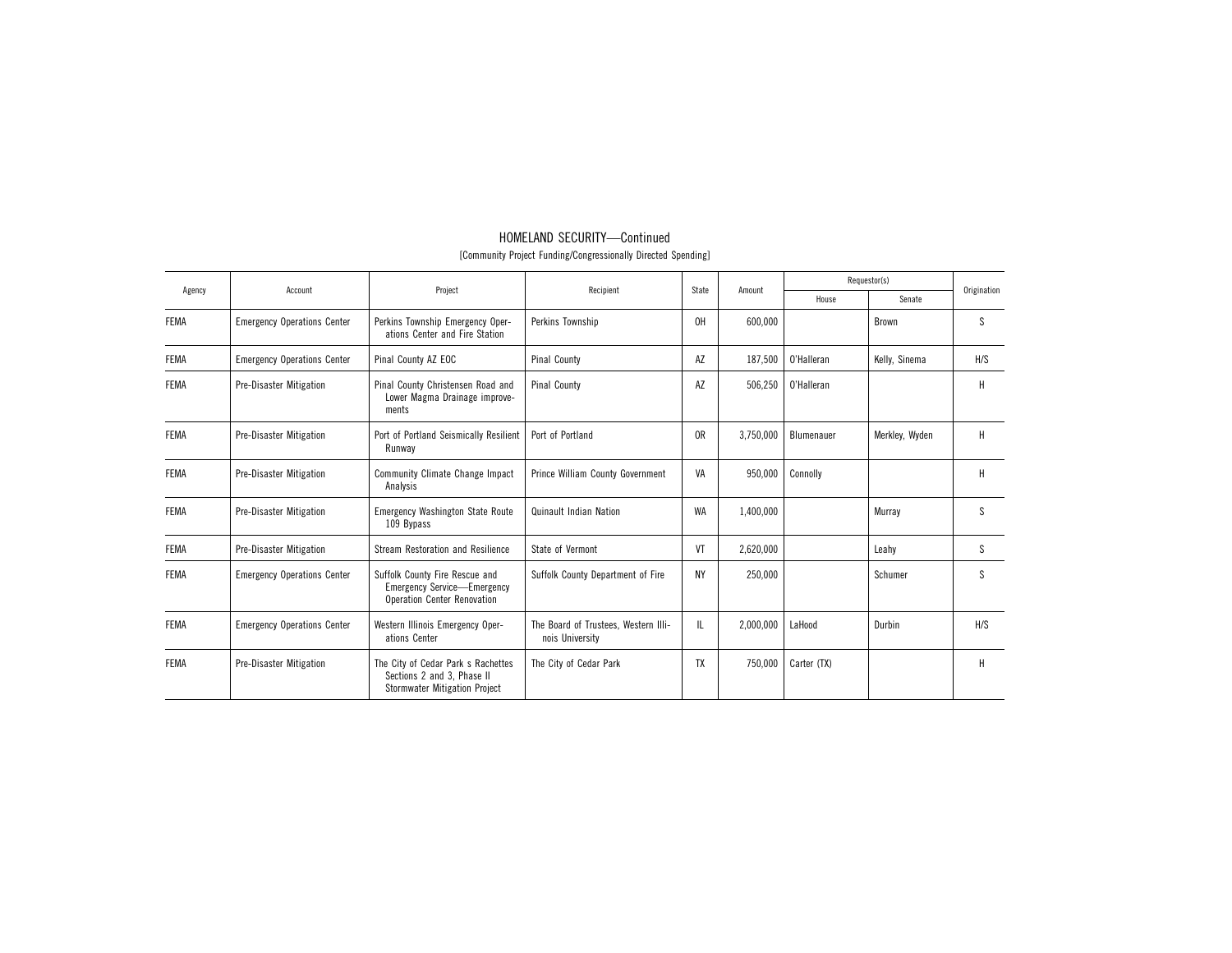| <b>FEMA</b> | <b>Pre-Disaster Mitigation</b>     | Fourpole Creek Pump Station Design<br>and Engineering                                              | The City of Huntington                                               | WV        | 2,925,000 |             | Manchin                  | S            |
|-------------|------------------------------------|----------------------------------------------------------------------------------------------------|----------------------------------------------------------------------|-----------|-----------|-------------|--------------------------|--------------|
| <b>FEMA</b> | <b>Pre-Disaster Mitigation</b>     | Hoh Tribe Relocation Development                                                                   | The Hoh Tribe                                                        |           | 1,650,000 | Kilmer      |                          | H            |
| <b>FEMA</b> | <b>Emergency Operations Center</b> | East 132nd Street Pier Park Water-<br>front Plan                                                   | The Resilience, Education, Training,<br>and Innovation (RETI) Center | <b>NY</b> | 1,000,000 | Torres (NY) |                          | Н            |
| <b>FEMA</b> | <b>Emergency Operations Center</b> | Town of Amherst Emergency Oper-<br>ations Center Communications<br>and Bathroom / Kitchen Upgrades | Town of Amherst                                                      | NY        | 500,000   |             | Gillibrand, Schu-<br>mer | <sub>S</sub> |
| <b>FEMA</b> | <b>Pre-Disaster Mitigation</b>     | Mystic and Charles Regional Coastal<br><b>Flood Interventions Project</b>                          | Town of Arlington                                                    | МA        | 750,000   | Clark (MA)  |                          | Н            |
| <b>FEMA</b> | <b>Pre-Disaster Mitigation</b>     | <b>Emergency Generators</b>                                                                        | Town of Durham Department of Pub-<br>lic Works                       | NH        | 543.000   |             | Shaheen                  | S            |
| <b>FEMA</b> | <b>Pre-Disaster Mitigation</b>     | Town-wide Wastewater Pump-Station<br>Update                                                        | Town of Lincoln, RI                                                  | RI        | 400.000   |             | Whitehouse               | S            |
| <b>FEMA</b> | <b>Pre-Disaster Mitigation</b>     | Town of Longboat Key Flooding Miti-<br>gation Request                                              | Town of Longboat Key                                                 | FL        | 350,000   | Buchanan    |                          | Н            |
| <b>FEMA</b> | <b>Pre-Disaster Mitigation</b>     | <b>Big Springs Emergency Egress</b>                                                                | Town of Nederland                                                    | CO        | 525,000   | Neguse      |                          | H            |
| <b>FEMA</b> | <b>Emergency Operations Center</b> | Town of Newington Emergency Oper-<br>ations Center                                                 | Town of Newington                                                    | СT        | 1,000,000 |             | Blumenthal, Mur-<br>phy  | S            |
| <b>FEMA</b> | <b>Pre-Disaster Mitigation</b>     | Ten-Mile River Dredging Project to<br>Mitigate Flooding                                            | Town of North Attleborough                                           | МA        | 1,500,000 | Auchincloss |                          | H            |
| <b>FEMA</b> | <b>Emergency Operations Center</b> | North Branford Emergency Oper-<br>ations Center                                                    | Town of North Branford Connecticut                                   | СT        | 1,000,000 | DeLauro     | Blumenthal, Mur-<br>phy  | H            |
| <b>FEMA</b> | <b>Pre-Disaster Mitigation</b>     | Somerset Emergency Dam Improve-<br>ments                                                           | Town of Somerset                                                     | МA        | 975,000   | Auchincloss |                          | н            |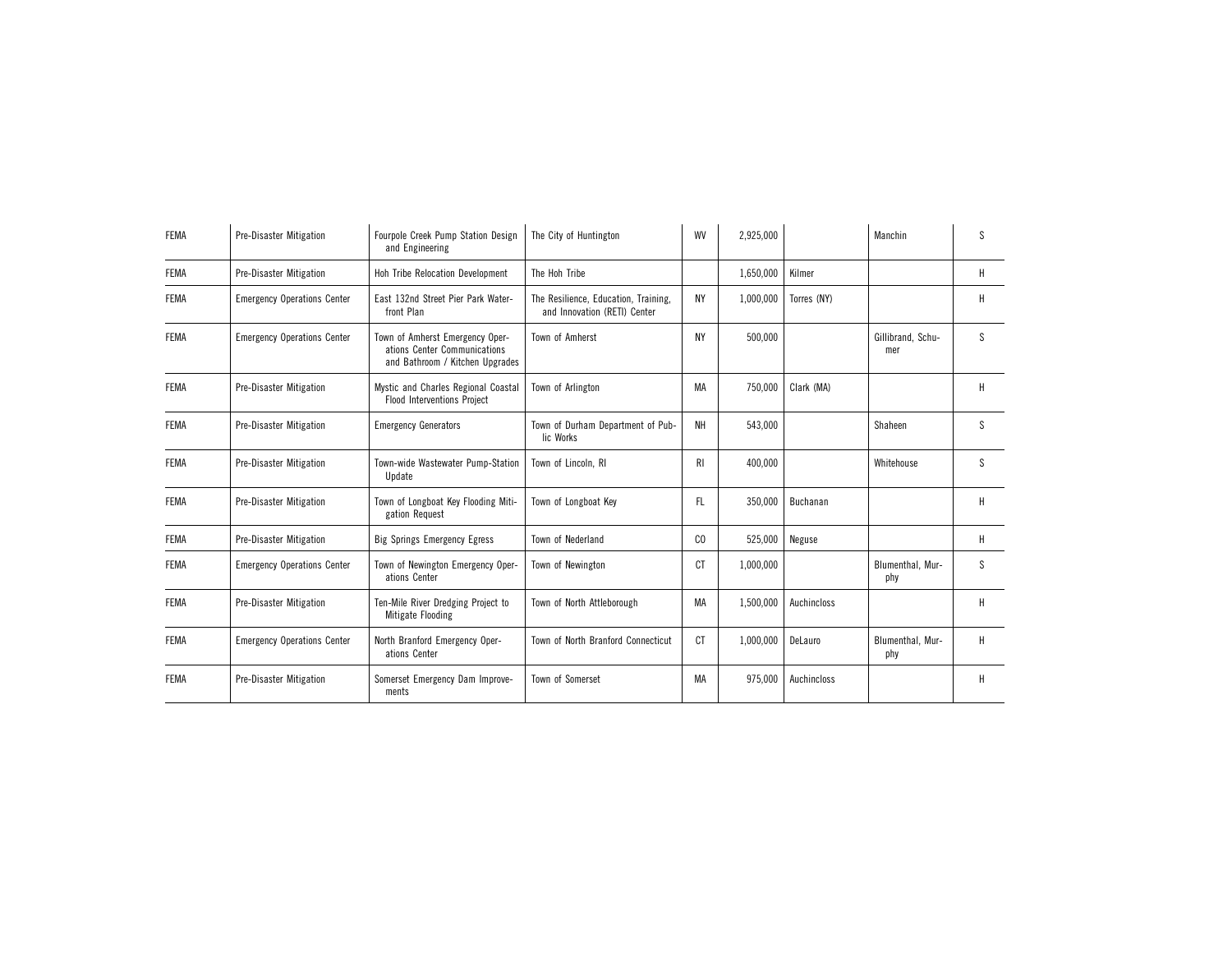| Agency      | Account                            | Project                                                                        | Recipient                                     | State          | Amount    |              | Requestor(s)            | Origination  |
|-------------|------------------------------------|--------------------------------------------------------------------------------|-----------------------------------------------|----------------|-----------|--------------|-------------------------|--------------|
|             |                                    |                                                                                |                                               |                |           | House        | Senate                  |              |
| <b>FEMA</b> | <b>Emergency Operations Center</b> | <b>Emergency Operation Center South</b><br>Windsor                             | Town of South Windsor, CT                     | <sub>C</sub> T | 84.000    |              | Blumenthal, Mur-<br>phy | <sub>S</sub> |
| <b>FEMA</b> | Pre-Disaster Mitigation            | Wake Forest Reservoir Dam Repairs                                              | Town of Wake Forest                           | <b>NC</b>      | 2,175,000 | Price (NC)   |                         | Н            |
| <b>FEMA</b> | <b>Pre-Disaster Mitigation</b>     | Lower Drennen Road Landslide Miti-<br>gation                                   | <b>Upper Burrell Township</b>                 | PA             | 184,000   |              | Casey                   | <sub>S</sub> |
| <b>FEMA</b> | <b>Pre-Disaster Mitigation</b>     | Vermillion Safe Room                                                           | <b>Vermilion Parish</b>                       | LA             | 5,250,000 | Higgins (LA) |                         | Н            |
| <b>FEMA</b> | <b>Pre-Disaster Mitigation</b>     | Starksboro Mobile Home Parks Flood<br>Mitigation and Community Space           | Vermont Emergency Management                  | VT             | 400.000   |              | Leahv                   | <sub>S</sub> |
| <b>FEMA</b> | <b>Pre-Disaster Mitigation</b>     | Village of Arlington Heights-Race<br>& Chicago Avenue Storm Water<br>Detention | Village of Arlington Heights                  | IL             | 600,000   | Schakowsky   |                         | H            |
| <b>FEMA</b> | <b>Pre-Disaster Mitigation</b>     | Lake Park Bluff Mitigation Project                                             | Village of Mount Pleasant                     | WI             | 1,666,000 |              | Baldwin                 | S            |
| <b>FEMA</b> | <b>Pre-Disaster Mitigation</b>     | Stormwater Flooding Improvements                                               | Village of Pulaski                            | <b>NY</b>      | 1,000,000 |              | Gillibrand              | S            |
| <b>FEMA</b> | <b>Emergency Operations Center</b> | <b>Wake County Emergency Operations</b><br>Center                              | <b>Wake County</b>                            | <b>NC</b>      | 1,000,000 | Ross         |                         | H            |
| <b>FEMA</b> | <b>Emergency Operations Center</b> | <b>Emergency Operations Center Per-</b><br>formance Improvement                | <b>Warwick Emergency Management</b><br>Agency | RI.            | 240.000   |              | Whitehouse              | <sub>S</sub> |
| <b>FEMA</b> | <b>Pre-Disaster Mitigation</b>     | Backup Engine Generator for<br><b>WaterOne</b>                                 | <b>WaterOne</b>                               | KS             | 4,837,500 | Davids (KS)  |                         | H            |
| <b>FEMA</b> | <b>Emergency Operations Center</b> | <b>Emergency Operations Center Gener-</b><br>ator Replacement                  | <b>Wauconda Fire District</b>                 | IL             | 36.000    | Underwood    | Durbin                  | H/S          |